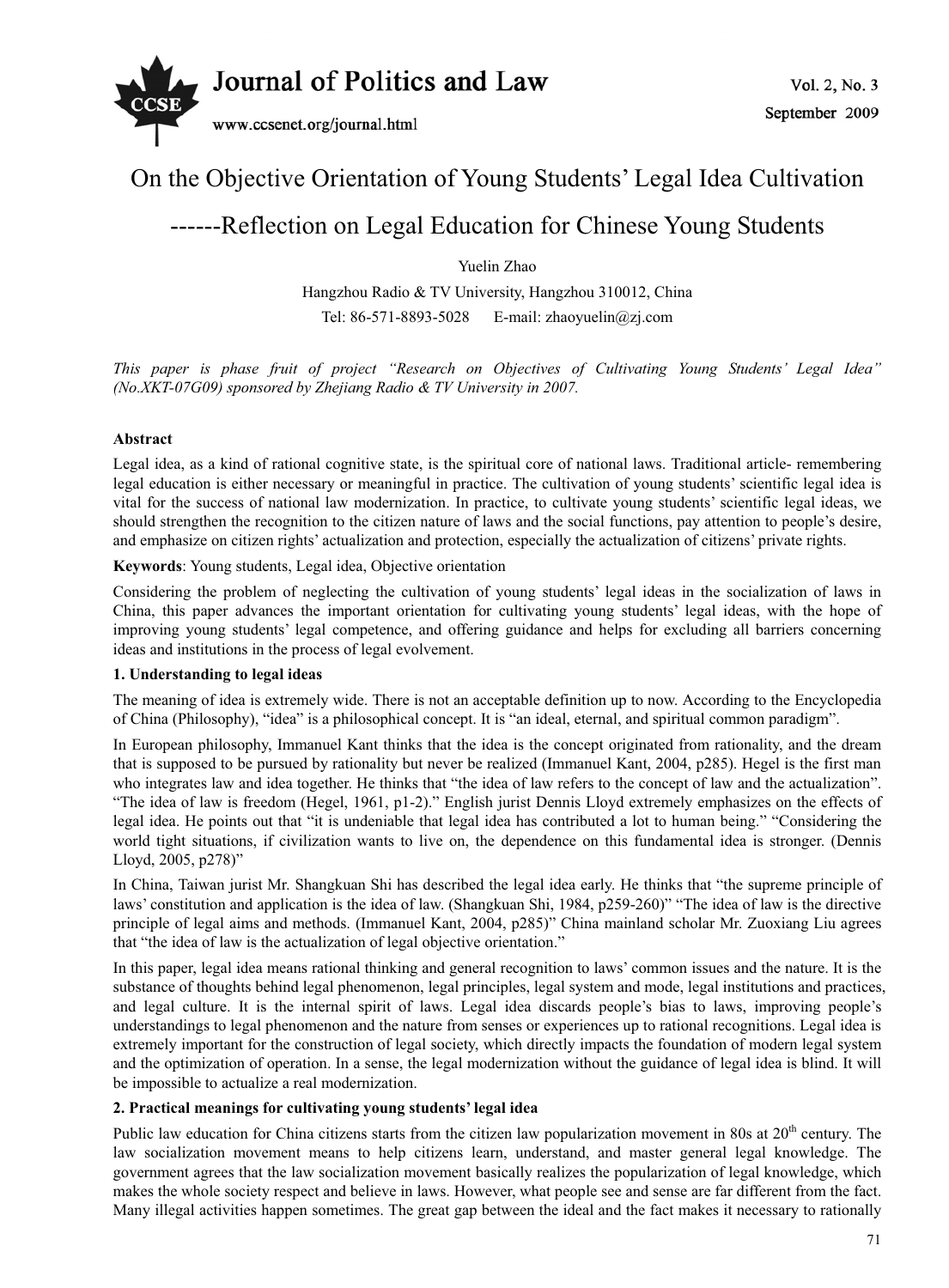re-examine on China's legal education and popularization movement.

Young students are the main body of the future. Their thoughts and legal competence directly influence social development and state future. Young students are the group with vitality and easy to be shaped. They can accept new things easily. However, they are incapable of rethinking new things unlike the senior who has rich social experiences. How to educate them and teach them what will directly affect the effects of law socialization. As a matter of fact, what the education received by the young students is?

For a long period, all legal materials, readings, and books define the law as the sum of regulations on people's behaviors, which is made and accepted by the state based on ruling class' interests and wills, and is carried out by national forces. Apparently, laws are nothing but rules. In other words, they are legal articles. However, as people create laws, they create not only a set of complete systematic system and civilization, but more important develop unique spiritual culture, including legal values, legal spirits, and relevant ideas. Therefore, law is a kind system for social rules on one hand. On the other hand, it is a system for values, rights, and justice, offering a set of moral evaluation standard for social practice and social orders. Without any aspect, laws are imperfect. Especially as we merely take laws as a set of legal regulations, we may step into the risk that lays more stresses on law articles. Nazi Germany brings about tremendous disasters for the world in the name of "laws", which has been remembered by human being forever. So, it is easy to understand that, similar to a man with soul, law, firstly as a spirit, reflects a kind of values. Secondly, the law becomes a just, objective, and common effective standard. It is a kind of rule. However, the law popularization education starts from the second aspect. Logically, it is converse. It is time-consuming and gets less fruit.

The practice of legal socialization is not smooth, which is caused by mistakes of theoretical guidance. That is, we merely regard laws as specific legal articles and relevant legal regulations. As a result, law popularization is simplified as communicating and memorizing legal articles, neglecting to shape citizens' legal spirits and legal ideas.

Legal idea is the soul of laws. Legal rules are finally determined and restricted by legal ideas. In China, it is the government that constitutes laws. The basic frame and many details are introduced from western ideas and legal mode. These imported legal articles are not close to Chinese. In practice, Chinese do not want accept them but try every means to escape from them. The settlement of disputes depends on traditional interpersonal relationships and powers instead of laws. The escape from laws shows people's rationality of activities in real life. Therefore, in China the legal modernization can not be realized merely based on a set of specific legal articles and a group of strict juristic system. In addition, the values, ideas, psychology, and behaviors of Chinese are necessary factors. And the socialization of law in China is not only the popularization of legal articles, but concern the popularization and dissemination of culture, values, and ideas behind the articles, integrating these factors into people's personalities. The legal modernization starts from the socialization of legal ideas.

The starting point of constitutionality is to establish legal idea firstly. Contemporary and modern constitutionality is derived from the enlightenment movement of bourgeois thinkers. In a sense, without the great enlightenment movement, there is no fundamental and thorough legal reform. China ignores the cultivation of legal idea and tries to realize the socialization by popularizing legal knowledge. As a result, people may neglect the valuable judgments on social practice.

Therefore, rethinking present legal education on young students in practice, we will find that it is unnecessary and meaningless. What young students receive is nothing but cool legal rules and articles. What they learn is only to make judgments on cases according to legal articles. Surely, the socialization of legal articles is necessary in a sense. But it is only a kind of externalization of socialization of legal idea.

### **3. The objective orientation of cultivating young students' legal idea**

Legal idea, as a rational recognition state, is the spiritual core of national law. It reflects the general values of legal system. Advanced legal idea can help to delete outdated legal culture, improve citizens' legal competence, exclude all kinds of barriers concerning ideas and institutions in the process of legal evolvement, and form a modern legal environment benefiting social economic development. People, as the main body of legal system production and operation, is the most key and active factor. Young students, with their vitality and hope, are the backbone of the future. To improve young students' legal idea turns to be the key and the hope for China's legal modernization. If without the modernization of young students' thoughts and ideas, even there are developed economy, rich materials, and specific legal articles, it is impossible for the emergence of real legal modernization.

## *3.1 To strengthen the recognition to laws' citizen nature and general social functions is the primary objective orientation of cultivating young students' legal idea.*

In socialist country, the base for proletarian dictatorship is the class struggle and confrontation, which is regarded as the motive for social progress. Accordingly, it tries to drive the progress of laws by strengthening the confrontation among people. However, as laws are merely taken as products of class struggle and confrontation, laws' relative independence and independent development law have been hided. Laws are used as tools for dictatorship. Usually, people emphasize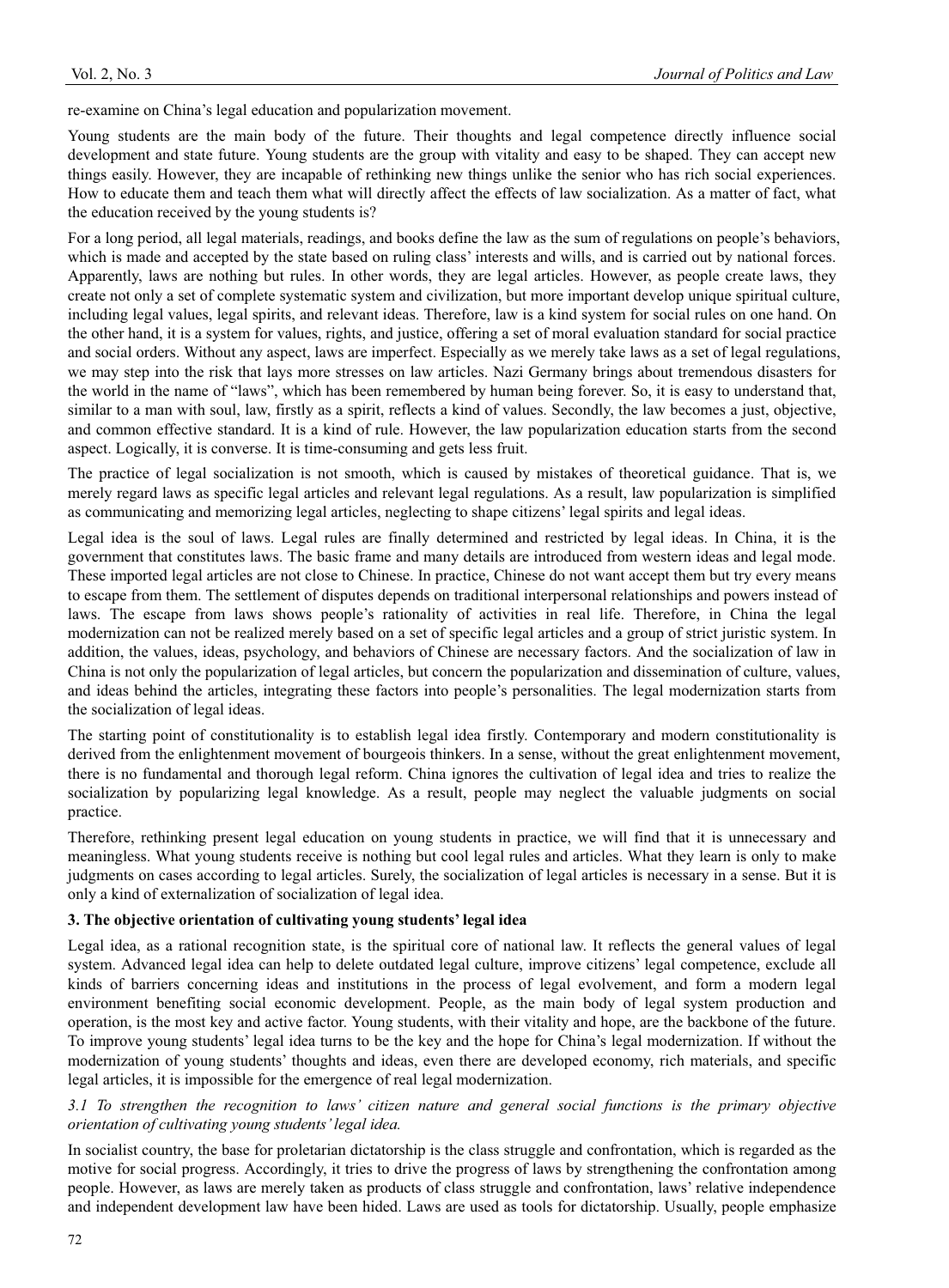more on laws' effects on controlling the society and people, and neglect laws' relative independent nature and dignity. At this moment, laws are combined together with politics, being tools used by governors, without considering the attribute of guaranteeing people's rights and regulating people's behaviors. Laws' effects and values in social public functions are completely ignored.

Laws are supposed to serve all citizens. They are effective guaranties for established rights. Laws are not wills of certain class. They are not supposed to used for only protecting certain class, party, or individual's interests. Laws are the Bible of citizen freedom (Marx. & Engels, 1964, p71). Under the condition of Chinese socialist market economy, young students should firstly get rid of outdated theories that take laws as tools for dictatorship and class conflict. If we still regard laws as wills of ruling class and tools of government, it is disputable theoretically, logically and practically.

The first lesson for young students is about the citizenship and sociality, concerning how to cultivate young students to build scientific legal idea. Laws reflect social economic relationship objectively. Any person, class, party, and organization must operate in the legal scope. If laws only embody the ruling class' wills instead of the common welfare, citizens would not like to promote and maintain laws. Even laws are constituted in detail, it will not work. Presently, as China is developing socialist economy, young students should completely accept the citizenship and sociality of laws in thoughts, which is the primary objective orientation for cultivating young students' legal idea.

## *3.2 To be people-oriented is the core objective orientation of cultivating young students' legal idea. Laws should respect people's dignity, rights, and freedom. With this basis, we can re-position the legal role of people.*

As cultivating young students' legal idea, many arguments concern people's personality and integrity, class and super-class, uniqueness and commonness. The theme of these arguments is about how to treat people's status and the relationship between individual and society. At present in China, the ultimate aim of laws is to make individuals come back to individuals, and to people. The core issue of laws is the problem of people in laws. Modern legal system develops around "people". The full affirmation to humanism and the deep cares for human desire serve as the start of legal modernization. From the legislation and economic development history since the foundation of China, we know that economic and social development associate closely with human liberation.

To cultivate young students' legal idea, we should break the politics-supremacy view in practice and build a people-oriented view. In a politics-supremacy country, all citizens are regarded as political animals at the first place. National power is supreme and unlimited, and citizen right can not be protected. Therefore, all evaluations or positions on people are based on political standards. In this country, nobody has the chief status. A person is either governed by others or a tool for government. Only when in a society where the citizenship develops well and realize an effective balance between citizenship and politics, people can recover their dominating position, achieving the integration of subjectivity, sociality, and politics. The view that neglects or hides people's desire and interests in purpose, and fails to guarantee people's values and dignities is illegal in nature. A people-oriented society should emphasize on people's free development, aiming at actualizing people's values completely, ensuring interests of groups and individuals legally, and respecting individual personality and dignity fully. Everyone takes part in social development and get benefits from social development fairly. To be people-oriented is to take people's thoughts, desires, and needs as the base. The pursuit for interests is the motives for social development and progress. Individuals are the best judgers for their welfare, which should be affirmed completely. Respect people's rationality in making choices, including political choices. In a sense, without re-positioning the status of people, without complete affirmation and respect for individual status, there is not right legal idea or modern legislation.

# *3.3 The transformation from power-oriented to right-oriented is an important objective orientation for cultivating young students' legal idea. In fact, it is to deepen the core objective orientation for cultivating young students' legal idea.*

Citizen rights are the roots of state power. All democratic constitutional countries agree this fact ------ state power is from citizens. The ultimate aim of state power is to protect and actualize citizen right, which has already been accepted widely by all constitutional countries.

Presently the key for China's legal construction is to establish the right-oriented idea. In tradition, China lacks of this idea. For a long period, in China the power occupies the dominating position. It emphasizes that citizens should fulfill all kinds of responsibilities for the state and the government. Common people have no rights in a country represented by an empire, not mention to protect rights by laws. After the foundation of socialist China, at the planned economic time, personal interests are integrated with common interest together, which completely excludes people's personal rights. Laws are used by the government for serving the economy. In a sense, laws completely become tools for actualizing administrative powers.

Along with the construction of China's socialist market economy, the protection for personal properties turns into more direct and stronger base for people's independence. Individuals live for themselves instead of others as tools. Only when make up clear and affirmed guaranties for personal rights, will people have motives for production and economic organizations will be more active. If make a reverse on the internal logic that rights are the base for power, it will cause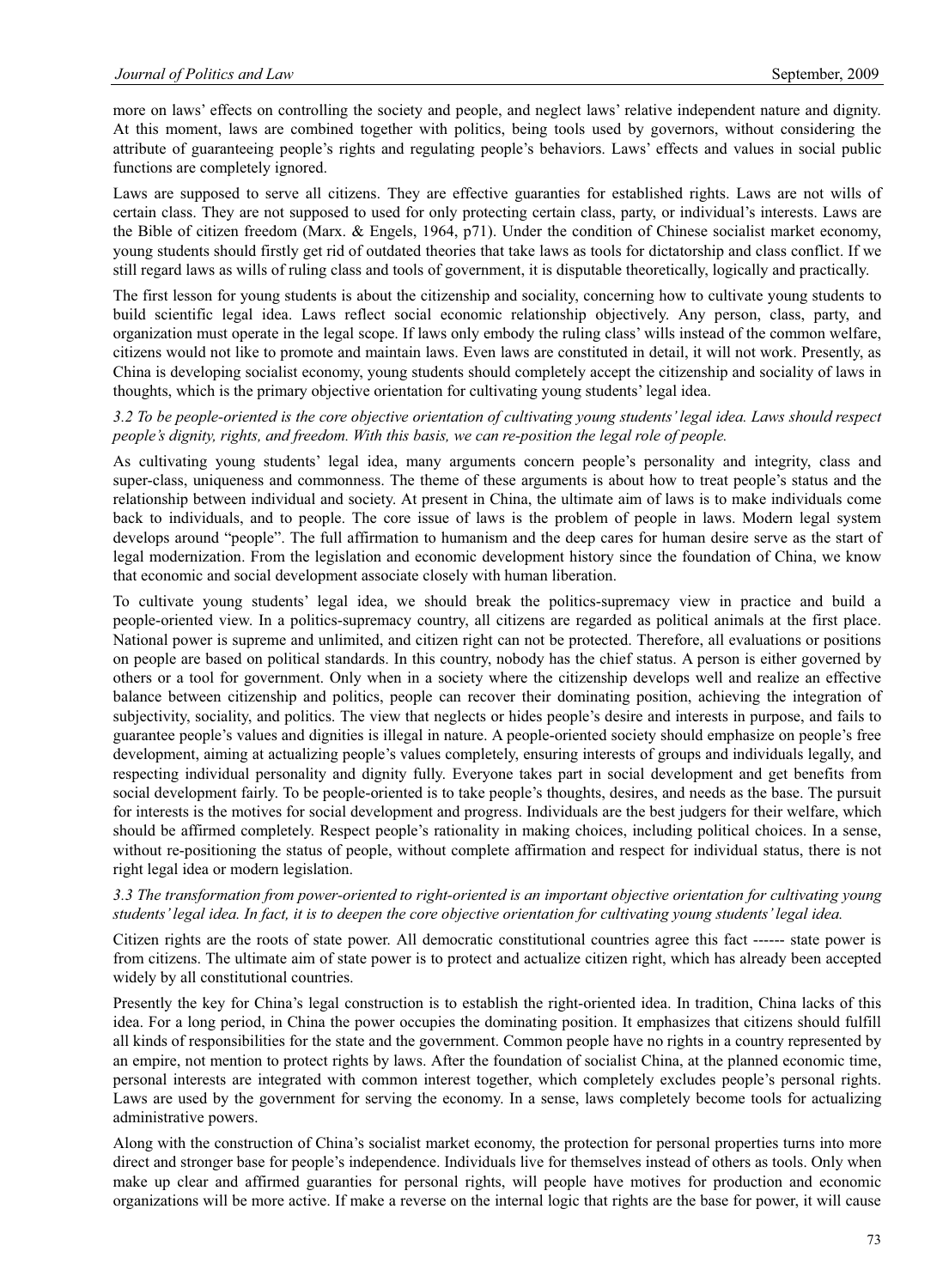an invasion and repression of power on rights.

Although young students live in the market economic environment, Chinese traditional obligation- oriented, power-oriented, and order-oriented ideas affect them deeply. These outdated ideas still exert their effects on social practice in China. Especially in governments' legal practice, they always take laws as tools for maintaining social orders purposely or not. Therefore, the original idea for legislation is how to actualize state power and how to achieve effective management, instead of offering better services. As for the relationship of public rights and private rights, the state usually gets the dominating position based on their monopoly over resources. All these social practices turn into significant barriers and difficulties for cultivating young students' legal ideas. We know that the function of market economy is to respect rights. People can do anything that is not forbidden by laws. The state and the government can not stop them as will. The government can not do the thing that is not approved by laws. As for this point, along with the final establishment of socialist market economy and the process of legislation, young students will pay attention to it more and more in practice. If an economic development overlooks the dominating position of citizen rights, it will lose vitality soon. An economic development without emphasizing rights lacks of necessary social base. Young students should remember that they are the subjects of laws, which is necessary for cultivating their legal idea.

*3.4 To build an idea of emphasizing citizen private right should serve as the specific orientation of cultivating young students' legal idea, which is necessary for transforming from the power-oriented to the right-oriented.* 

As amending the Constitution in 2004, the Constitution of China clearly establishes the protection to citizens' private properties and sets regulations on the expropriation, requisition, and compensation for citizens' private properties. The state and the society pay more and more attention to the protection to citizens' private interests. However, concerning the relationship between public interests and private interests, China is under the influences of traditional legal culture for a long period. The protection to citizens' private interests is still weak.

As the west is stepping into the modernization, the spirits of private law autonomy and the ideas of private law priority occupy a more and more important position. In China, due to the ancient tradition of "combination of civil law and criminal law" and "more stresses on criminal law instead of private law", private law does not obtain a desirable position. After the foundation of new China, the attitude to the private right in civil laws is almost negative. There is not a proper environment for the growth and development of fair and independent rights. In addition, due to China's undeveloped market economy, using public legal methods to adjust private legal relationships, private laws lose the economic base.

Modern social market economy needs a set of private law system that takes civil laws and commercial laws as the base to protect market subjects, private property right, and personal right. Only when there is a private law system that focuses on civil laws and commercial laws, a free, open, independent, and effective society will be more developed, and stable, and the modernization of people will be realized really. An English jurist Henry Maine has said that to judge a country's civilization degree, we can examine the proportion of civil laws and criminal laws in the country. A semi-civilized country has less civil law but more criminal laws. A civilized country has more civil laws but less criminal law (Henry Maine, 1959). In the process of China legal modernization, it is necessary to constitute a private law system that takes civil laws and commercial laws as the core and is right for socialist market economy, in order to guarantee saint properties, free contracts, sincerity and credit, achieving the harmonious interpersonal relationship and social progresses.

Surely, as we emphasize the private law system that focuses on civil laws and commercial laws, we do not deny the public laws and their effects. We argue that the private laws should obtain the necessary position based on reforming present public law system. As young students participate in social life and face sorts of complex legal phenomenon, they should purposely study and analyze the growth mechanism of private laws, based on recognizing the division of public laws and private laws, protecting the private law system that takes civil laws and commercial laws as the core, getting rid of outdated legal ideas, and establishing the private law priority idea.

### **4. Postscripts**

Based on studying the cultivation of young students' legal idea, this paper advances four objective orientations for cultivating young students' legal idea at present. But it does not mean that there is only the four orientations. On the contrary, according to the present condition of cultivating young students' legal idea in China, we should firstly establish the four orientations as we educate young students with socialization, such as popularizing laws among young students.

### **References**

Dennis Lloyd. Translated by Zhang, Maobai. (2005). *The Idea of Law*. Beijing: New Star Press. Nov. p278.

Hegel. Translated by Fan, Yang & Zhang, Qitai. (1961). *Elements of the philosophy of right*. Beijing: The Commercial Press. p1-2.